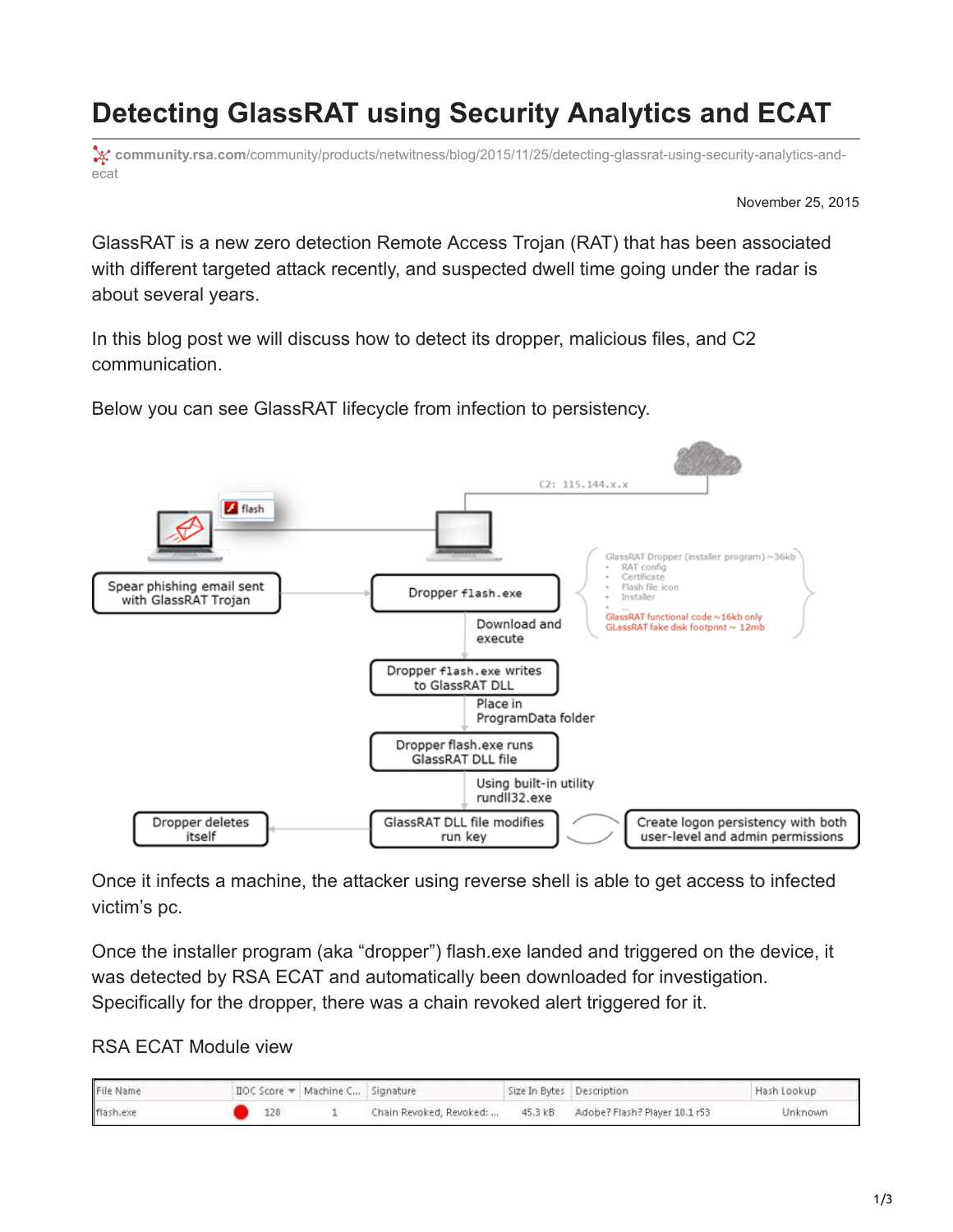The screenshot below from RSA ECAT as well, shows how the dropper is writing the malicious code to the device creating updatef.dll

| Tracking (4)                           |                    |                     |                  |  |  |  |
|----------------------------------------|--------------------|---------------------|------------------|--|--|--|
| Event Time                             | - Source File Name | Event               | Target File Name |  |  |  |
| 11/22/2015 11:01:19.883 PM svchost.exe |                    | Open Process        | flash.exe        |  |  |  |
| 11/22/2015 11:01:19.898 PM flash.exe   |                    | Write to Executable | updatef.dll      |  |  |  |

The screenshot below shows the network activity in RSA Security Analytics investigator beaconing out from rundll32.exe triggering new GlassRAT parser created (available in report annex and in RSA Live), and identifying infected host to C2 handshake with the following hard coded sting '0x cb ff 5d c9 ad 3f 5b a1 54 13 fe fb 05 c6 22':



Assuming the appropriate meta keys are enabled, the following query can also be used to identify the:

- Windows command shell communication: service =  $0.88$  tcp.dstport =  $80.88$ risk.warning = 'windows command shell'
- Protocol-abusing raw socket connection flagged as 'unknown service over http port' and 'unknown service over ssl port' under 'Risk: Informational" meta value using 'nw60125' application rule.



All of the IOCs from those HTTP sessions were added to the following RSA FirstWatch Live feeds:

RSA FirstWatch APT Threat Domains